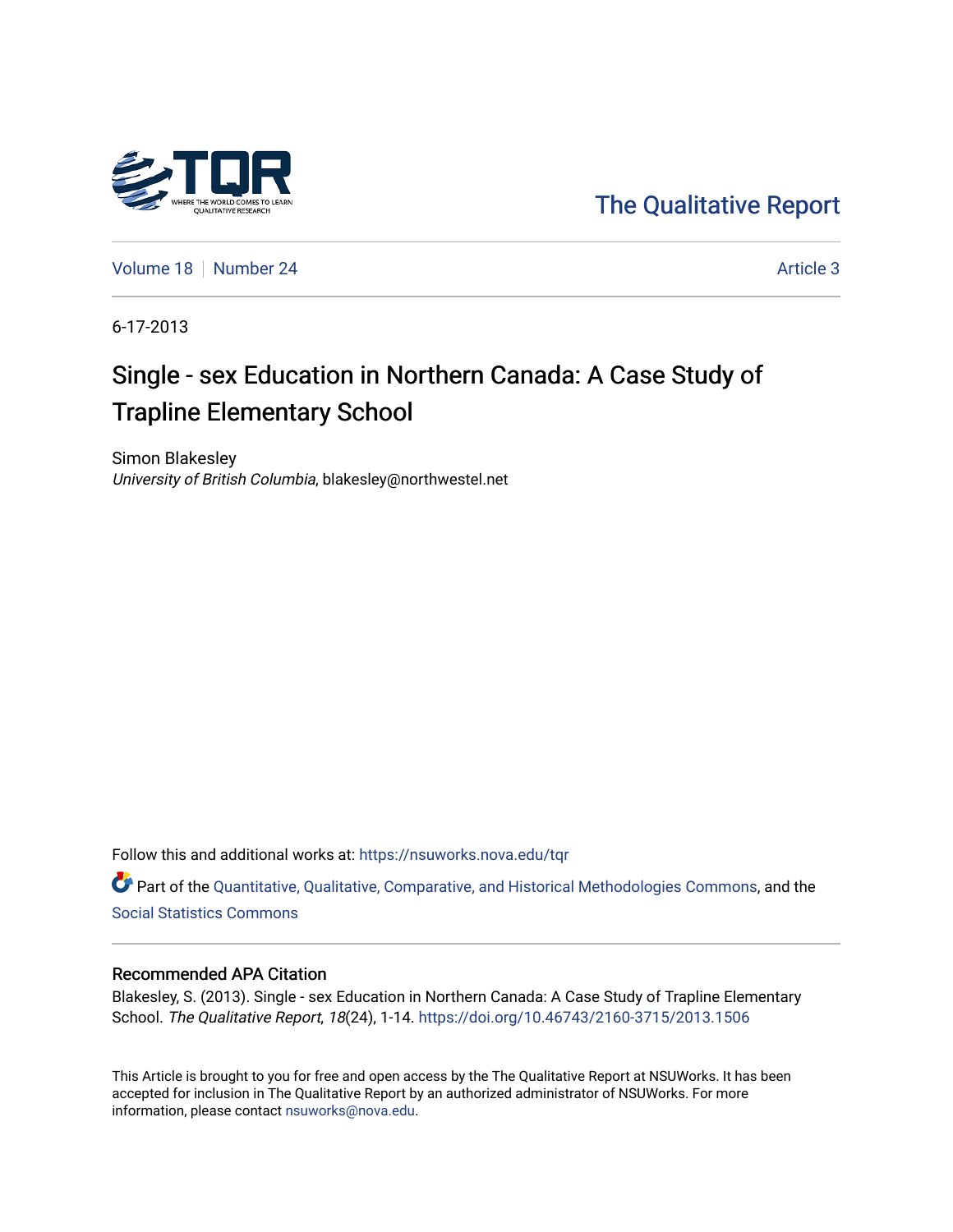

## Single - sex Education in Northern Canada: A Case Study of Trapline Elementary **School**

## Abstract

In this article I present findings from a 2012 case study of a northern Canadian public school organizing its classes in a single - sex configuration. Trapline School 1, a Kindergarten to Grade 7 (K - 7) school in the, Yukon Territory, Canada, began organizing classes employing a single - sex configuration in 2007. The purpose of this research was to gain insights into the current status of single - gender education at Trapline School based on the perspectives of a range of stakeholders. This study specifically identifies and presents the perspectives of teachers, students, former students, School Council (comprised of parents), and school administration. Emerging from the analysis are a number of findings, including the perceived benefits and strengths of a single - sex approach to schooling and areas requiring further consideration or improvement. The study identifies the need for greater clarity regarding what is expected to be accomplished by the implementation of single - sex classes.

## Keywords

Single - sex Schooling, Elementary Schools, Case Study Research, Yukon Territory, Northern Canada

## Creative Commons License



This work is licensed under a [Creative Commons Attribution-Noncommercial-Share Alike 4.0 License](https://creativecommons.org/licenses/by-nc-sa/4.0/).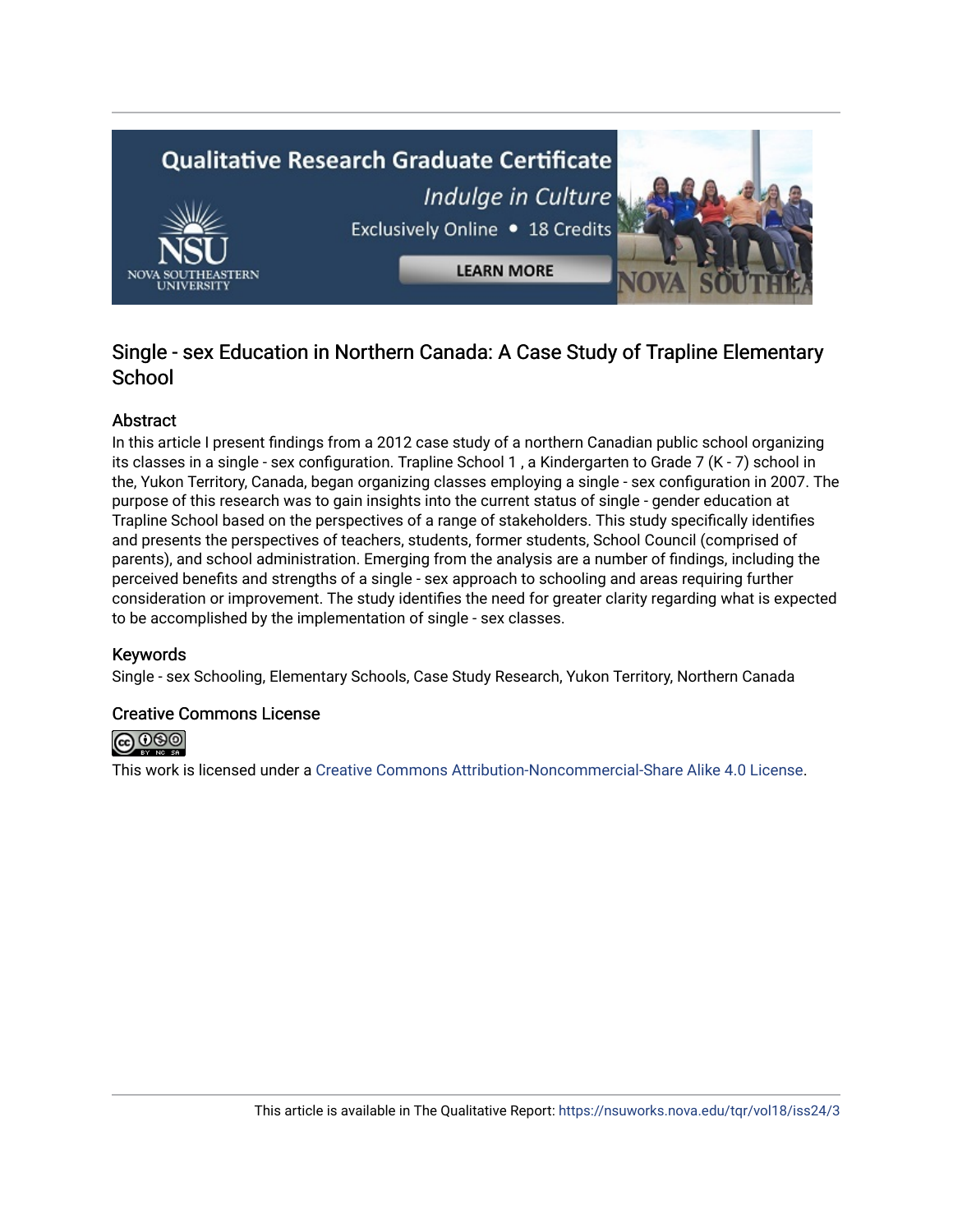## **Single-sex Education in Northern Canada: A Case Study of Trapline Elementary School**

Simon Blakesley

University of British Columbia, Vancouver, British Columbia Canada

*In this article I present findings from a 2012 case study of a northern Canadian public school organizing its classes in a single-sex configuration. Trapline School<sup>1</sup> , a Kindergarten to Grade 7 (K-7) school in the, Yukon Territory, Canada, began organizing classes employing a single-sex configuration in 2007. The purpose of this research was to gain insights into the current status of single-gender education at Trapline School based on the perspectives of a range of stakeholders. This study specifically identifies and presents the perspectives of teachers, students, former students, School Council (comprised of parents), and school administration. Emerging from the analysis are a number of findings, including the perceived benefits and strengths of a single-sex approach to schooling and areas requiring further consideration or improvement. The study identifies the need for greater clarity regarding what is expected to be accomplished by the implementation of single-sex classes. Keywords: Single-sex Schooling, Elementary Schools, Case Study Research, Yukon Territory, Northern Canada*

## **Introduction**

In this article I present findings from a 2012 case study of a northern Canadian public school organizing its classes in a single-sex configuration for over 5 years. Originally implemented in the school on the initiative of a former principal, the single-sex configuration at Trapline School had not been systematically reviewed with respect to its perceived effectiveness on the part of teachers and school staff, students, former students, School Council members/parents, and school administration. The purpose of this research was not to attempt to establish a relationship between single-sex education and academic achievement employing a quantitative approach. Had this been a goal of this research, it would be difficult to achieve given that a baseline of data was never established prior to the implementation of the initiative. Therefore, I sought to gain insights into what were considered to be positive and negative attributes of single-sex schooling from the perspective of a wide range of stakeholders at Trapline School after its implementation for a number of years, and contribute to the limited number of studies on single-sex schooling in Canada (Erling & O'Reilly, 2009).

## **Positioning the Researcher**

I am an educational researcher who has lived in the Canadian North for over 16 years. During this time, I have been a teacher, vice-principal, and principal in both rural and urban Yukon schools. In 2010, I completed the PhD (Educational Studies) program at the University of British Columbia (Vancouver campus). Familiar with Yukon schools, I was asked to conduct a study research of the single-sex configuration at Trapline School for the Yukon Department of Education, the goal being to better understand the status of the initiative five years after its implementation .

 $\overline{\phantom{a}}$ 

 $1$  Trapline School, and all other names employed in this article are pseudonyms.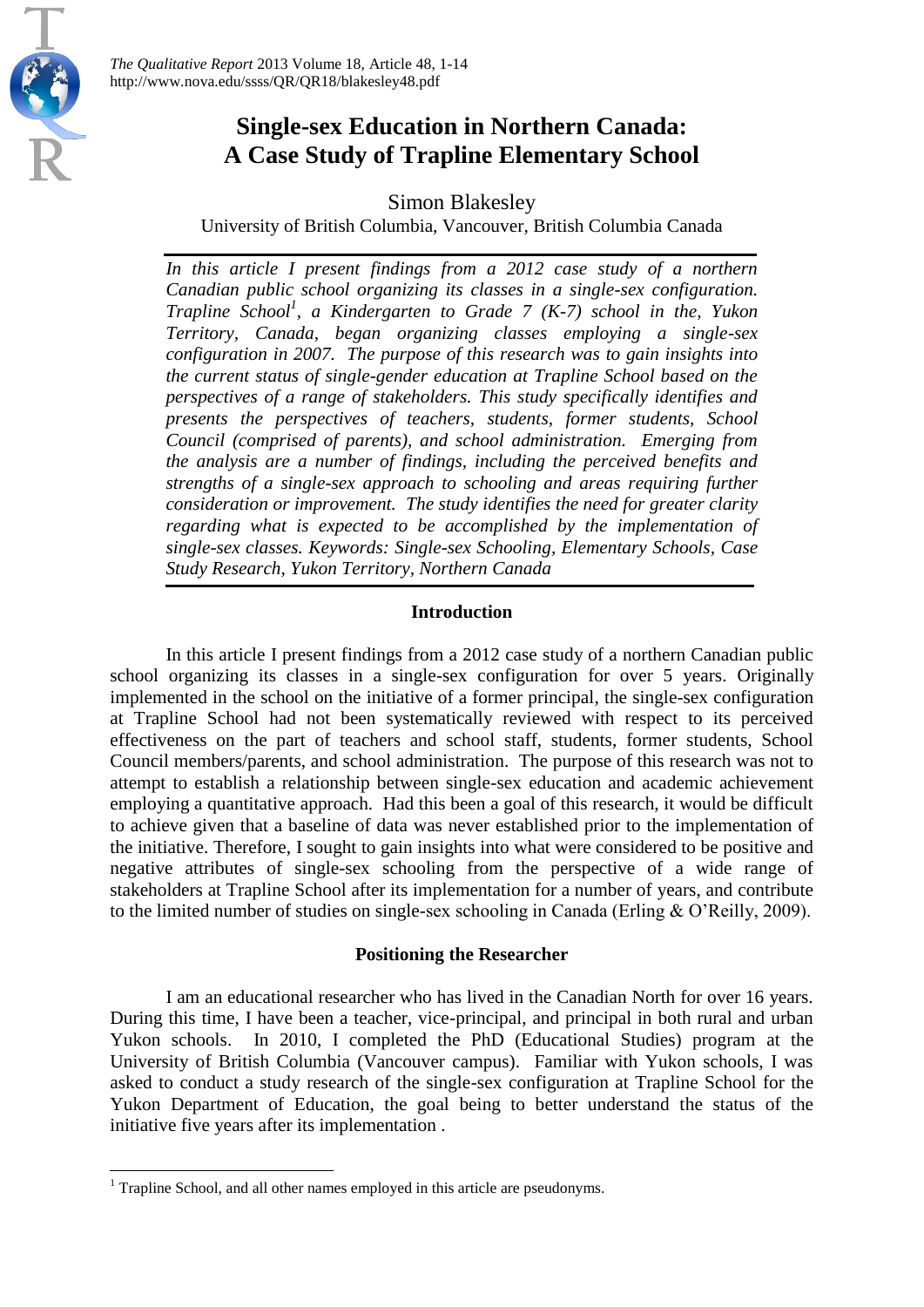#### **The Nature of Single-sex Research Studies**

The nature of the research base with respect to single-gender education can be described as incomplete at best. Geographically speaking, Erling and O'Reilly (2009) identify that there are few Canadian studies that examine single-sex education, and thus generalizations made from studies from other countries must be done with caution. Studies of single-sex schools which focus on elementary and middle schools appears limited (Mael, Alonso, Gibson, Rogers, & Smith, 2005), and studies focus more on girls schools than boys schools in part due to the interest in feminism and girls' disadvantage and discrimination by schools (Gill, 2005; Thompson & Ungerleider, 2004;).

While some research studies support single-sex classes and academic achievement, much of the research may not be considered high quality given that many studies do not control for the myriad of variables affecting student achievement. On this point, Halpern (2009) offers:

The research literature on single-sex and mixed-sex classrooms consists of thousands of studies, and no single study can be considered definitive in answering the question of whether either of these educational programs is superior. Evaluators need to consider the research literature as a whole because many variables affect the outcomes of any single study (e.g., there might be particularly good teachers in one type of school or unequal resources between the types of classes in any single study, p. 11).

In support of Halpern's aforementioned recommendation that the research literature on single-sex education should be considered as a whole, this study offers a contribution from a geographic region where little educational research has been conducted. More globally, a potential benefit of this research is that it may serve to inform governments, school jurisdictions, site-based administrators, educators, and families that are considering educational decisions with respect to single-sex schooling. From a methodological perspective, this research reaffirms the strengths of case study research as "a research strategy which focuses on understanding the dynamics present within single settings" (Eisenhardt, 1989, p. 534).

In their meta-analysis of peer-reviewed single-sex studies, Canadian researchers Thompson and Ungerleider (2004) found that few research studies met the criteria of good research. By this these researchers identified that "Most studies used samples of convenience" (p.16), where researchers make comparisons between single-sex private or denominational schools with public or coeducational schools. Most studies do not control for the likelihood that parents, teachers, and administrators already may think about single-sex schooling in particular ways. Confident in their choice of schooling, this "thereby creates climates that reflect these beliefs" (Thompson & Ungerleider, 2003, p. 16).

In sum, given the multiplicity of variables affecting student achievement (including, though not limited to socio-economic status, parental income and educational attainment, level of resourcing, curriculum, training and experience of the teacher, prior achievement, attendance, motivation levels of parents and students, class and school size) and the difficulty for research studies to control for them, it remains problematic to conclusively establish a causal link between single-sex schooling and academic achievement.

#### **Trapline Elementary School and Single-sex Education**

Trapline Elementary School is a K-7 school in the, Yukon Territory, Canada. Singlesex classes were instituted at Trapline Elementary School in 2007, based on the initiative of a former principal. Enrolling between 100-200 students, it may not be considered a large elementary school by southern Canadian or urban standards. As indicated in the school's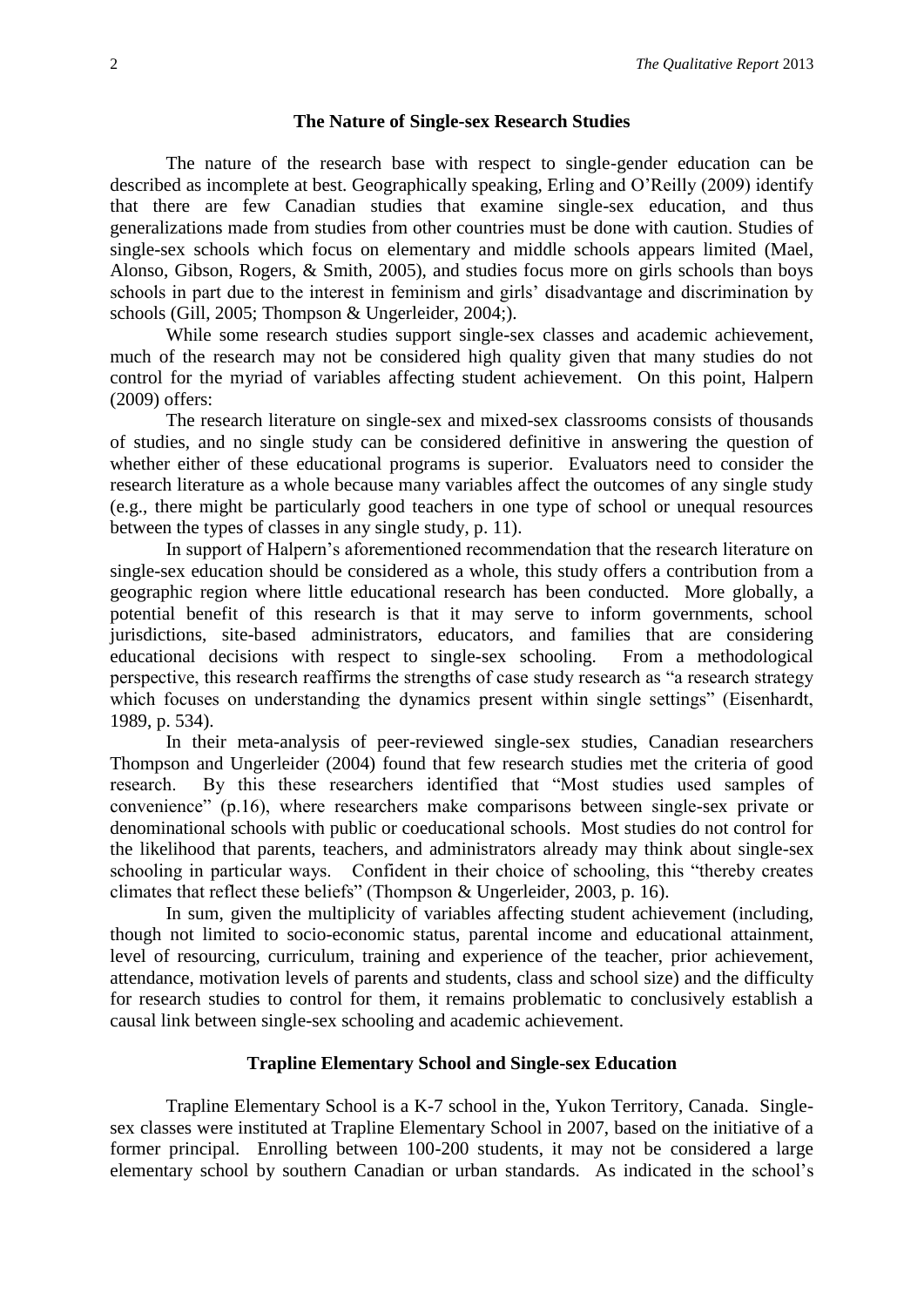statistics for 2010-2011, over half of the students are of First Nations ancestry. The school has undergone a number of structural changes as the population has grown (and subsequently shrunk) over its 50-year operational life. The student population could be defined as a transient one, where students and their families move in and out of the neighbourhood with regularity. In a given year, 80-90 students will either transfer in or out of the school.

#### **The Research Question**

The central question this study aimed to answer is: "What is the current status of the single-sex configuration at Trapline Elementary School?" By status, this study intended to explore what where considered as positive and negative attributes of single-sex schooling from the perspective of a wide range of stakeholders.

The research question was specifically framed in this manner, based on the absence of the construction of set of baseline data prior to the commencement of the single-sex configuration. Thus, in the absence of a range of data (including academic achievement, student attendance, or student/parent satisfaction surveys) with which to construct a comparative, coupled with the aforementioned difficulties with respect to establishing a causal relationship between single-sex schooling and academic achievement, this broader, exploratory research question was developed. The intention of creating an understanding of the current status of the initiative and perspectives on it by a number of constituent groups was therefore the goal.

My involvement in this project is based on the Yukon Department of Education's increasing interest to understand schools and schooling through the conduct of locallysituated research. In my own case, I have been a school administrator (principal and viceprincipal) in the Yukon Territory since 1996. My research interests include educational leadership, the principalship, cultural conceptions of leadership, rural and isolated school contexts, and the application of qualitative research approaches in the understanding of education in Canada's northern regions.

These interests have grown out of my perception of a lack of local and contextually relevant educational research in the Yukon over the course of my educational career. Having completed the PhD (Educational Studies) program at the University of British Columbia (Vancouver) in 2010, I thus welcomed the opportunity to contribute to greater understandings of education in the Territory when asked to conduct this qualitative research project. This project fit well with my own qualitative research orientation, my personal and professional interests in Yukon education, and my theoretical orientation which accepts that realities are multiple, layered, and dynamic.

#### **Research Approach**

In this qualitative research study I employed a case study approach. This was based on Eisenstadt's (1990) description of the case study approach in the following manner: "The case study is a research strategy which focuses on understanding the dynamics present within single settings." This study was an instrumental case study employing one bounded case. This methodological choice was made given that case studies explore bounded systems (in this case an elementary school) and employed in-depth data collection (Creswell, 2007). Multiple sites could not be chosen to illustrate single-sex education more broadly in the Yukon as Trapline Elementary School is the only school in the jurisdiction to employ this configuration. Employing Yin's (2003) categorization of case studies, this study was both explanatory and exploratory given that it explores an intervention (a single-sex configuration of a school) and is explanatory in that it attempts to answer a question (the status of the intervention).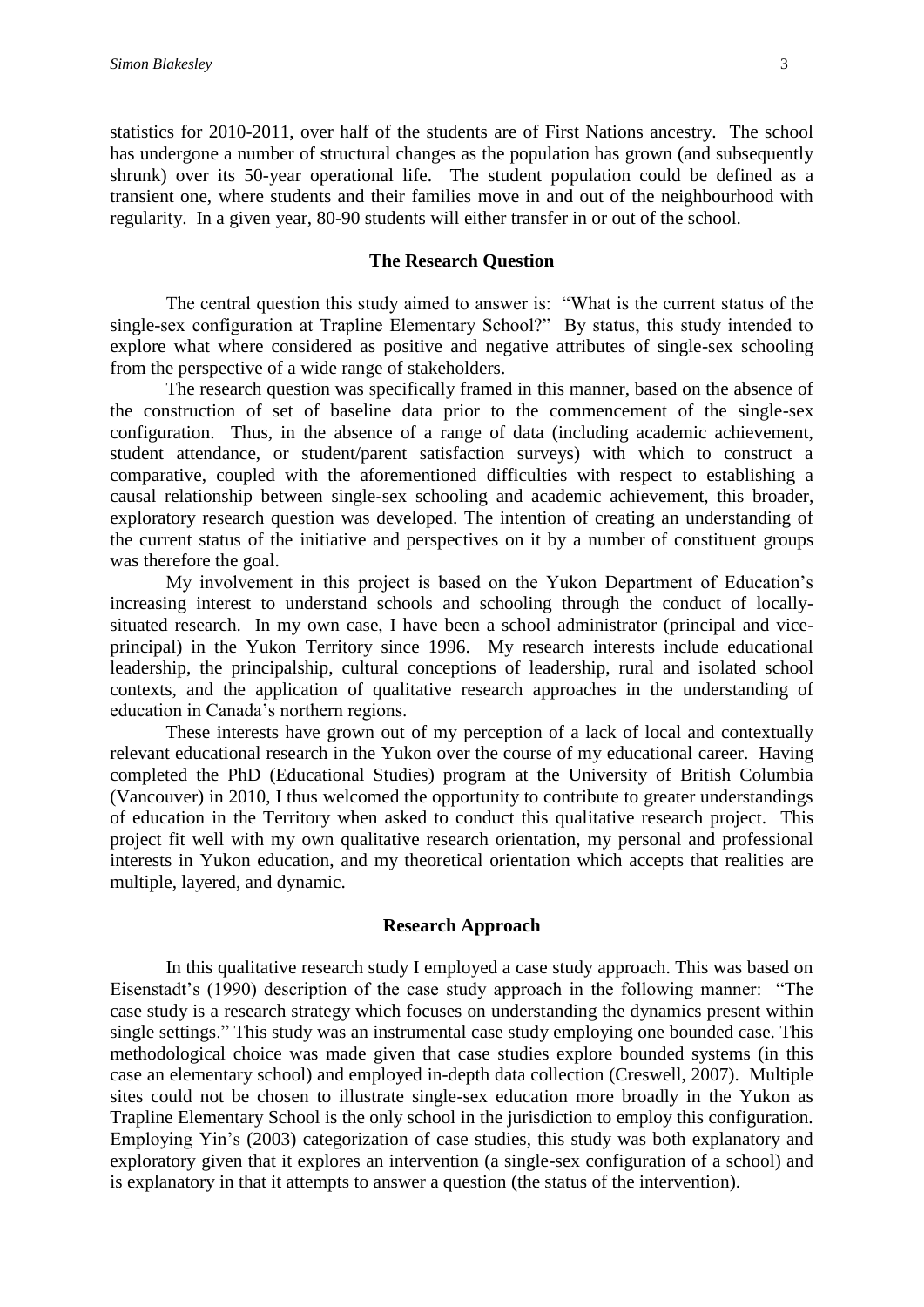To shed light on the research question, open, semi-structured interviews were conducted with a number of participant groups as a means of gaining a broad range of perspectives on the single-sex configuration at Trapline Elementary School. A strength of this approach is that it is flexible, allowing participants to frame their answers by sharing what is important to them. The open nature of the questions also permits further elaboration and exploration. I intended that the interviews were, as Lofland and Lofland (1984) describe: "a guided conversation whose goal is to elicit from the interviewee rich detailed materials that can be used in qualitative analysis" (p. 12). A purposeful sample was chosen from a number of groups not solely to compile and combine them, but to add richness to the data and counteract each other as a means of limiting issues of validity.

In the absence of a specific institutional policy to guide research in Yukon schools, I ensured that I followed the Government of Canada's TCPS 2—2nd edition of the Tri-Council Policy Statement: Ethical Conduct for Research Involving Humans (2010). This document is a joint policy statement by Canada's three federal research agencies (the Canadian Institutes of Health Research (CIHR), the Natural Sciences and Engineering Research Council of Canada (NSERC), and the Social Sciences and Humanities Research Council of Canada (SSHRC). Its purpose is to guide researchers in the ethical conduct of research involving humans.

Meetings were arranged with the school's administration prior to entering the research sites. The purpose of these meetings was: (a) to gain permission to access to the school; (b) to describe and seek input regarding the research intent and background of the conduct of the status review; (c) to share the interview questions with school administration and seek their input prior to their deployment; and (d) to solicit their assistance in the participation of students, parents, teachers, and support staff.

The TES School Council also played an important role in the data gathering phase: comprised of parents of children in the school, the Council sent information on the research initiative home to parents in the school newsletter and via the school's website. The Council also held an evening information session at the school for parents. At this session, the Council introduced the researchers, explained the purpose and goals of the study, and were present to address any questions or concerns with respect to the initiative.

Participation in this research was voluntary and optional, and all participants were informed of the purpose of the research prior to agreeing to an interview. Two school sites were involved in the data collection: Trapline Elementary School (TES) and Klondike Secondary School (KSS), both located in the Yukon. At this point, a reader may ask why a second school site was visited when only one school employs a single-sex configuration. In response, this additional step was taken given that TES is a feeder school of KSS, and many of its students enter from TES upon completion of Grade 7.

Administration at KSS was provided with list of 41 former TES students identified as having moved on to KSS. Based on their in-depth knowledge of the students, school administration and counselling staff were asked to choose a representative sample of 12 students (six male, six female) in grades 8 and 9 and invite them to participate in an interview. Interviews were conducted with a school counsellor in attendance, and students were reminded that their participation was voluntary and that their anonymity would be maintained throughout. All students accepted the invitation to participate.

At TES, school staff and administration also selected the student-participants and invited them to an interview. 18 students from grades 4-7 were interviewed, in six groups (the composition determined by the school administration and staff) of three students.

Eleven teachers at TES were interviewed. Thirty minutes was provided for each interview, with additional time allotted if necessary. Participants were also invited and encouraged to share any additional thoughts or comments after the interview process was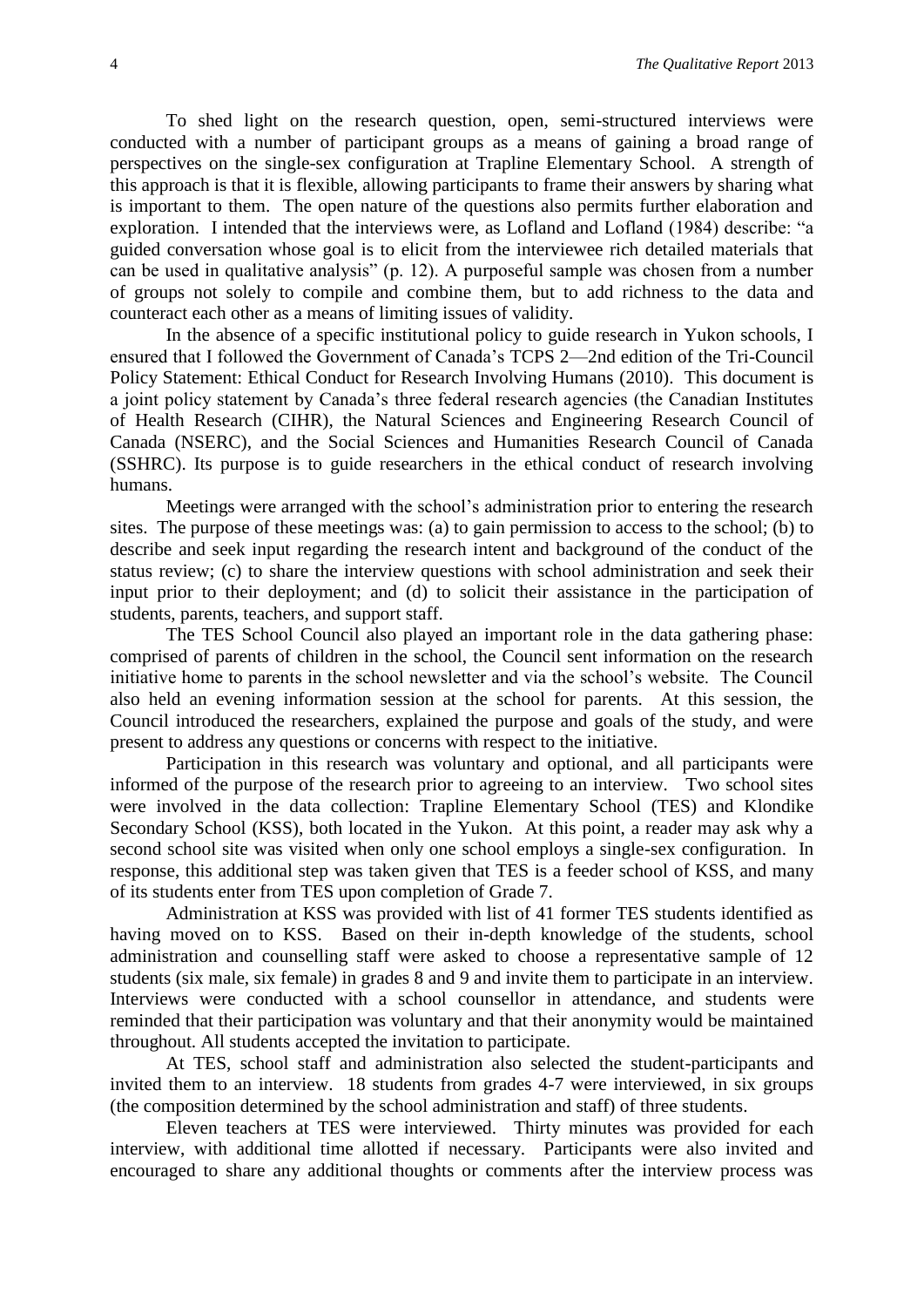completed. Finally, seven Educational Assistants and any other non-enrolling teachers (librarian, program implementation teacher, or counsellor) wishing to participate were interviewed to gain their insights and perspectives.

In order to provide opportunity for parental input, the TES School Council Chair organized a meeting to facilitate School Council members to provide their input. All four members were in attendance. To conclude the data gathering phase, a parent open-house evening was held at the school, where nine parents shared their thoughts and perspectives on the single-sex configuration at TES. In all, 63 participants contributed to the data gathering phase of this study.

#### **Data Gathering and Analysis**

The interview questions employed were both semi-structured and open-ended. The questions were developed first in consultation with the Yukon Department of Education's Director of Student Achievement, and then reviewed with the administration at each school for their advice and input. I took the approach that the administration of the school would know their students best, thus considering their insights was both important and valued. The intent of the questions was to be exploratory in nature, as a means of soliciting as broad a response as possible within the boundaries of the topic(s) under study. This also allowed for further probing and follow-up by the researcher in a manner that would not present as intrusive to participants.

Specific interview questions were developed for each participant group. This was particularly important in order to ensure that interview questions were age-appropriate and understandable (an important consideration for validity when interviewing elementary schoolaged students). Student interviews were arranged by the school principals and lasted between 15 and 30 minutes in length. The following questions were employed in the interviews:

- 1. How many years have you been in a single-gender classroom?
- 2. What do you like about the single gender configuration?
- 3. What don't you like about the single gender configuration?
- 4. What advice would you give to teachers and the principal/vice-principal regarding single gender classes?
- 5. Is there anything else you'd like to share with respect to single gender classrooms?

Former students of Trapline Elementary School were also included in this study. This was done in order to gain their insights and reflections with respect to their perceptions of single-sex schooling having progressed to high school (which is grade 8-12 in the Yukon). Some of these students may have spent their entire elementary school experience at Trapline Elementary School, thus could contribute important reflections and insights based on their experiences. The same questions were used for this group, though framed in the past tense.

The questions posed to teachers, school administration, and School Council members were structured in a similar manner, though were focused to gain insights into academic and social-emotional aspects, community perceptions, and enrolment:

- 1. From your perspective what do you see as the a) academic advantages, and b) social-emotional advantages of the single gender configuration?
- 2. From your perspective what do you see are the disadvantages of the single gender configuration?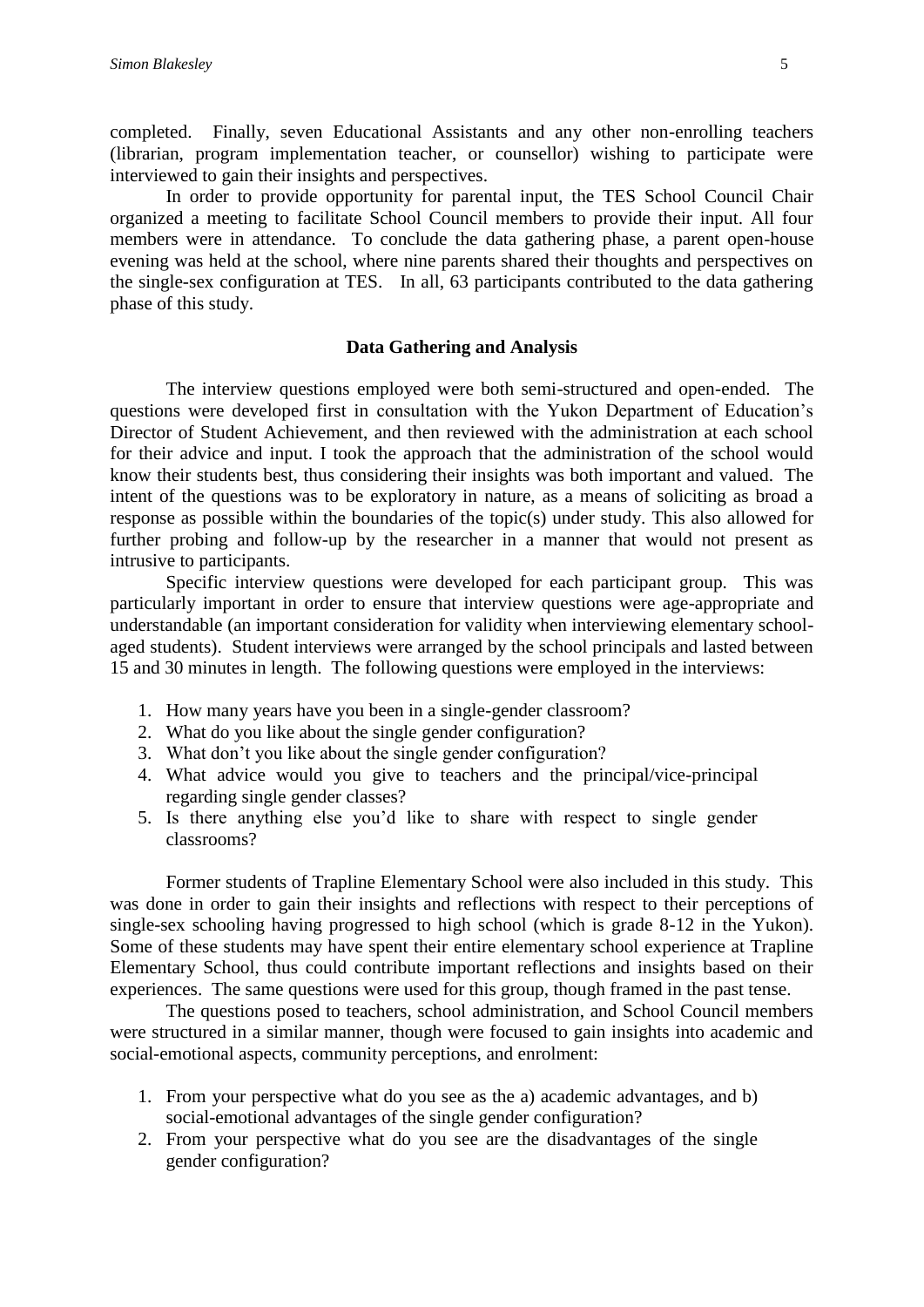- 3. What does the community think about the single gender configuration from the perspective of a) academic advantages, and b) social-emotional advantages?
- 4. Have you lost or gained students with the single gender configuration?
- 5. Is there anything else you wish to share with respect to single gender classes at Trapline Elementary School?

Interviews for students and teachers were scheduled during the school day with the assistance of the school administration. Interviews with School Council members were conducted in an evening session. Responses were written down during each interview and first organized by participant group.

Once the interviews were completed, I was guided by LeCompte's (2000) steps of the qualitative data analysis process. These steps include:

- 1. Step 1: Tidying up
- 2. Step 2: Finding items
- 3. Step 3: Finding stable sets of items
- 4. Step 4: Creating patterns
- 5. Step 5: Assembling structures

With respect to the analysis of qualitative data, LeCompte (2000) offers the following perspective, which underpins the importance of employing a framework with which to organize and analyse data:

Because these kinds of data have no initial organizational structure by which to explain the events under study, researchers…must then create a structure and impose it on the data. The structure is created in stages, and forms the basis for assembling data into an explanation or solution. Creating the structure is analogous to the strategies used to assemble puzzle pieces; the pieces are like the units of analysis in the data. (pp. 146-147)

With this perspective in mind, I approached my own data, or "puzzle pieces" using LeCompte's framework as a guide. I arranged the data gathered according to participantgroup and I employed each series of interview questions as an initial organizing framework in order to arrange responses and facilitate the management of the data. Typing my hand-written responses from the interview participants allowed me to reflect upon what I had heard, a data analysis approach supported by Glesne (1999) who suggests that: "Data analysis involves organizing what you have seen, heard, and read so that you can make sense of what you have learned" (p. 130).

As I worked though this data management and analysis phase, key topics or ideas were then constructed into key theme or topic areas based on the prevalence of response to the interview questions. As a result, specific, recurring themes or patterns emerged and were identified. Once the preliminary structures were assembled, I then shared them with the Yukon Department of Education's Director of Student Achievement for her review and insights. As the sole researcher, I felt that it was important to share initial my initial thoughts, reflections, and preliminary findings and invite further comment given that, as the sole researcher engaged with this project, multiple raters were not used.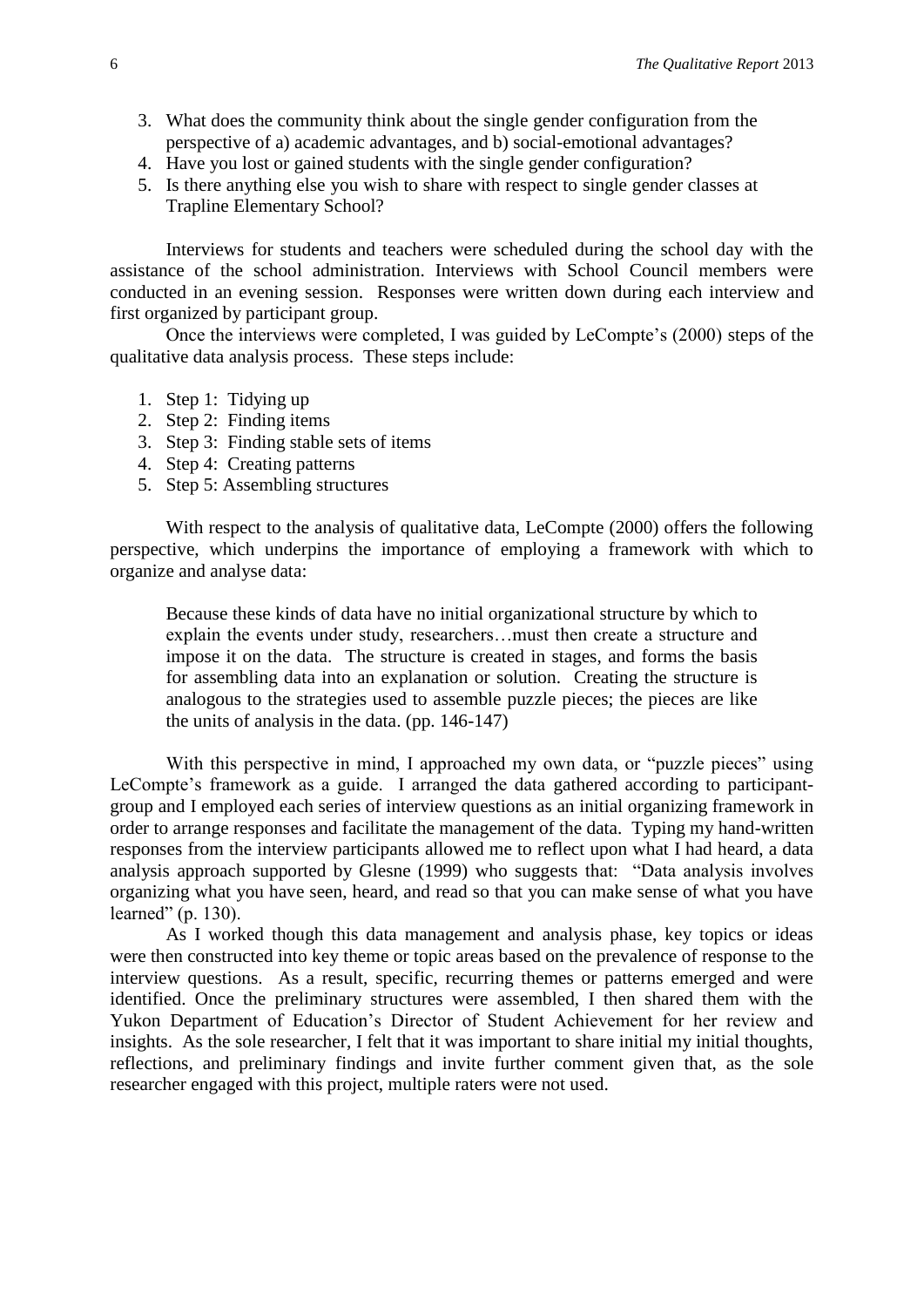#### **Research Findings**

As a result of the data gathering and analysis phases, the following findings are presented. Perceived benefits and strengths of the single-sex configuration are presented first, followed by identified areas requiring further consideration and/or improvement. In all, 18 students from grades 4-7 at Trapline Elementary School were interviewed, as were 12 grade 8 and 9 former students. An equal number of boys and girls were included. The principal and vice-principal, 11 teachers and 7 educational assistants at Trapline Elementary school shared their observations. Four Trapline Elementary School Council members and 9 parents also contributed in an evening parent session. In all, 63 participants contributed their thoughts which lead to the findings of the study.

#### **Benefits and Strengths**

## **Single-gender classes appear to have social-emotional benefits in the classroom for boys and girls**

Participants in this study identified social-emotional classroom benefits as a result of the single-sex configuration. There appears to be an increased ability for students to share their concerns, issues, and challenges in a single-sex setting. In particular, students identified that they felt more comfortable raising their hand, talking, and sharing ideas in a single-sex classroom. As one grade 7 female student offered, "You can be yourself without the boys there. You can talk about girl-stuff without being insulted." School Council and parents also offered their observations that students appeared more willing to participate and volunteer in single-gender classes, particularly those students who may be shy by nature.

Teachers suggested that students engaged in more "risk-taking" behaviours as a result of a safer environment where they did not have to worry about looking "dumb." Further, boys who are having personal difficulties are more willing to speak about them. As one teacher described, boys do not need to put on the "invisible cloak" to mask their feelings when there are no girls around. Some parents observed that their children benefitted from heightened levels of confidence as a result of single-gender classes.

With respect to feeling safe from a social-emotional perspective, the highly influential role that perception (how they perceive that they will be thought about by the other sex) plays in boys' and girls' thinking emerged repeatedly. Boys and girls are both keenly aware of each other's presence (often described as "awkward" by participants) and repeatedly described the powerful and limiting effects of perception on their willingness to participate in learning. Some students suggested that, while mixed classes would be quieter, this was as a result of fear of speaking up.

#### **Single-sex classes are perceived to have academic benefits for boys and girls**

Both boys and girls described that they found the single-sex classroom less distractive without the other sex present, resulting in a greater ability to focus. Students appreciated that teachers could pick topics of specific interest to them, thereby tapping into their motivations more easily. As a result, learning was described as more fun by them. Boys identified specific activities: hockey, building solar cars, studying robotics using Lego, and reading non-fiction novels.

Teachers commented that they have an increased ability to "go deeper" when exploring and discussing topics. Students appear more willing to engage in "non-traditional" activities (e.g., dance for boys, bridge-building for girls). In particular, teachers identified the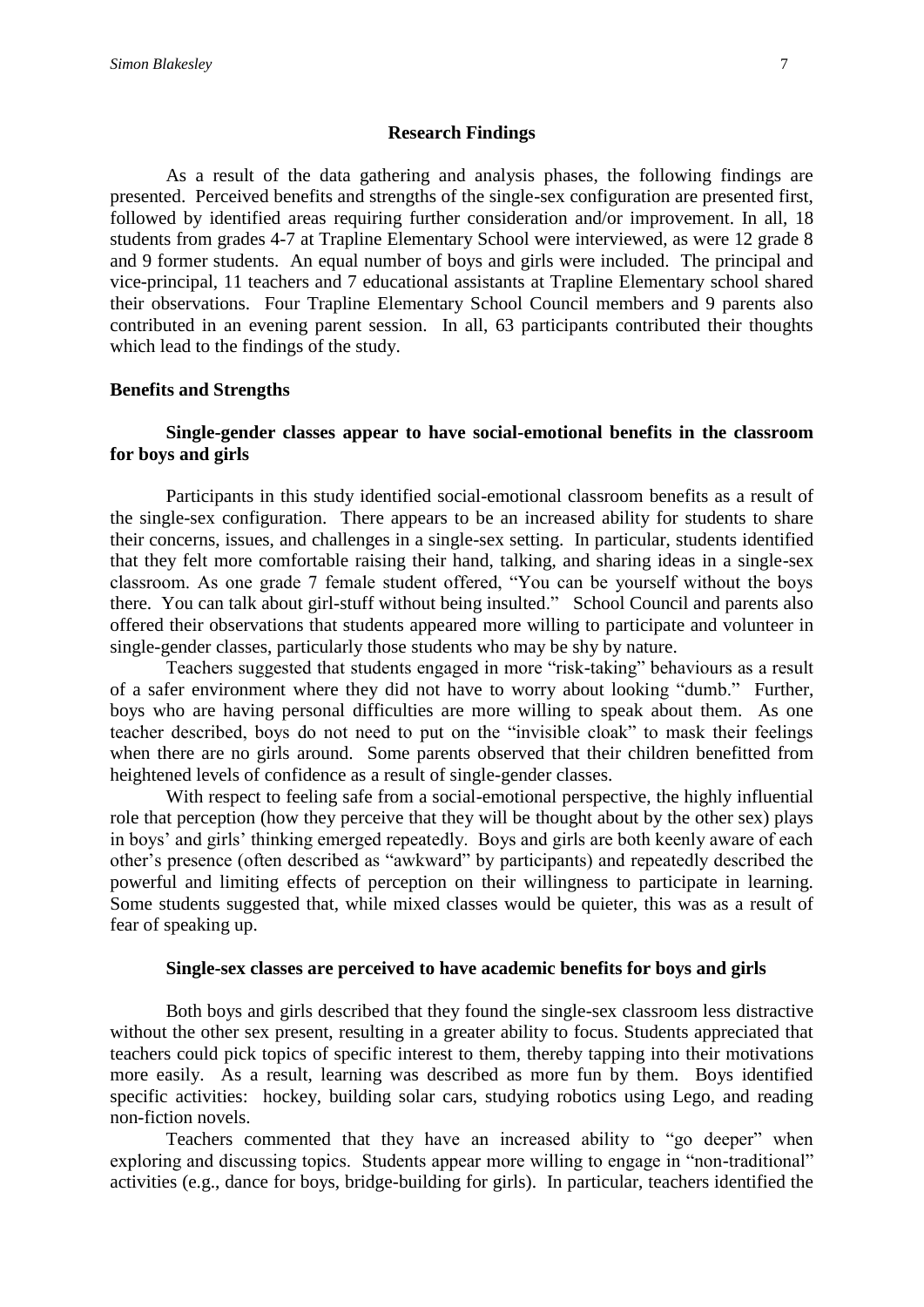benefits for girls in this regard. It appears that single-gender classes are supportive of girls' reading, writing, and self-expression. A teacher observed "Girls are similar- you can teach to their interests, and that may translate into more academic benefits." School Council members also shared their perception that there appear benefits for girls in science and math classes.

With respect to what is taught and the pedagogy employed in the classroom, participants identified an increased ability on the part of teachers to select materials of specific interest to boys and girls, and to deliver it in engaging ways. Teachers appear able to more sharply focus their resource and curricular choices to meet the need of boys or girls. In the words of one teacher, "You get to target your teaching more to the needs of the kids- for example, rather than use manipulatives in math, you can demonstrate to boys and have them model. There are academic benefits to this." This was a point also identified and appreciated by students.

Parents contributed that they recognized that boys and girls may learn differently, and thus the learning process could be tailored to accommodate those differences in a single-sex class. On this point, a teacher shared the following example from Drama class: while girls are learning to dance, the boys can be practicing how to appropriately use sword-play in a stage fight.

#### **There appear to be fewer distractions in a single-sex classroom**

Students clearly identified the ability to concentrate in the classroom as a particular strength of single-sex classes. In particular, girls suggested that they could concentrate better with less noise and without boys "bugging them" or "showing off." Boys also commented that girls were distracting in the classroom, and that it was more fun to be with their (male) friends. For parents, the ability to focus was perceived to be beneficial to learning. One parent shared the following observation with respect to her daughter's placement in a singlesex class: "I love it- my daughter is really happy with an all-girls class. She finds it less distractive without boys there."

## **To varying degrees, boys and girls like some aspects of single-gender classes but not everything about them all the time**

Both boys and girls identified many positive attributes with regards to single-sex classes. Each group appreciated the field trips, activities, and choice of curricular resources customized to their particular interests and learning needs. Boys expressed the ability to get to know other boys better and have stronger connections and friendships while girls appreciated the ability to be themselves.

These positive points notwithstanding, a variety of responses were given by students regarding whether they would prefer single-sex, mixed gender, or a blending of the two. For some students, they would like to be in single-sex classes the following school year. For others, they would prefer to be in mixed classes, stating that it feels more "natural" for boys and girls to be together. Yet others would prefer a combination of the two. One former student (while appreciative of having had the single-gender experience) suggested singlegender in the earlier grades, and mixed-gender in late elementary would better prepare students for the high-school transition.

#### **School Council and parent perceptions of single-gender classes appear positive**

The Trapline Elementary School Council offered positive comments on the singlegender configuration at the school. From their perspective, the single-gender configuration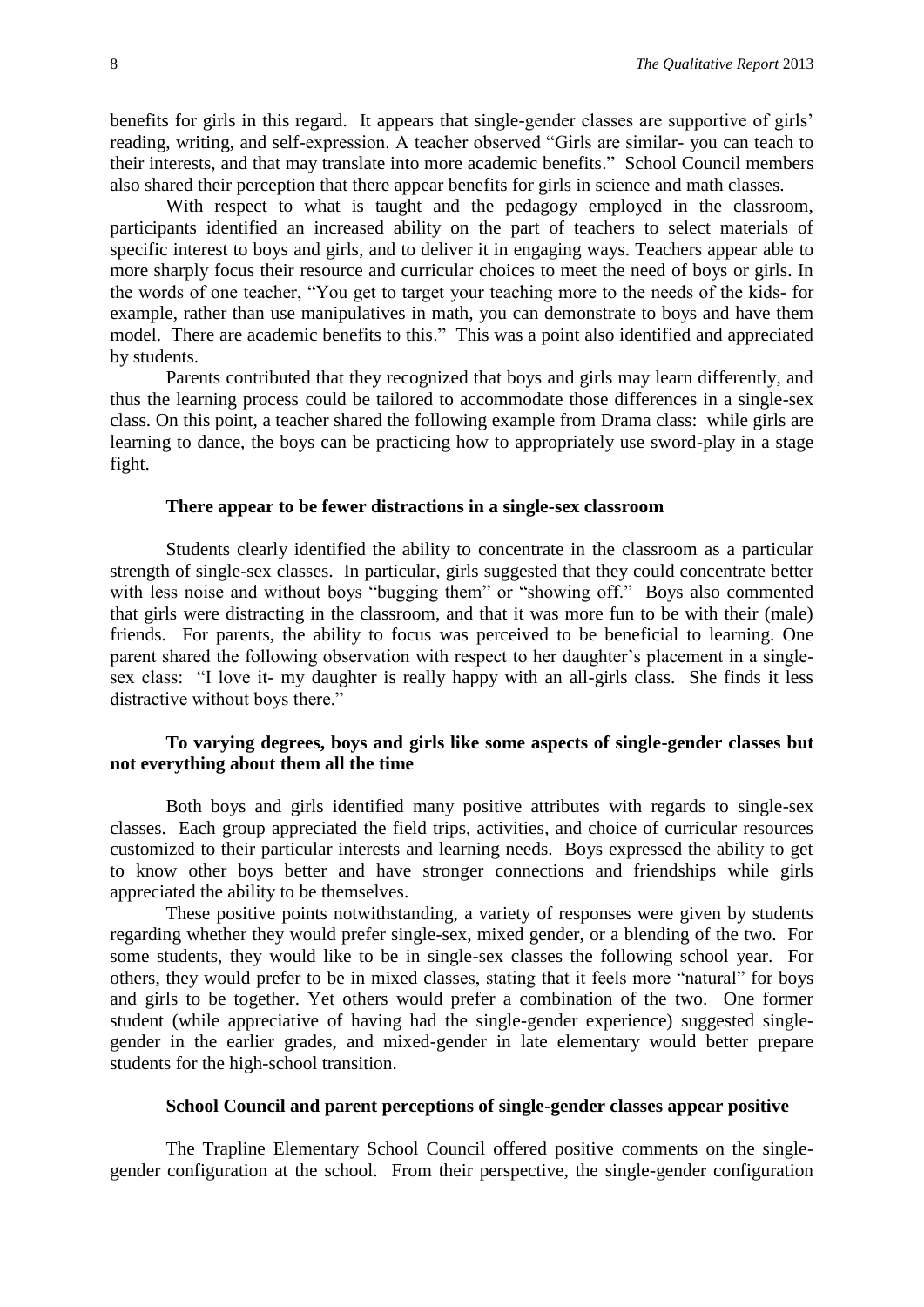helps define TES from other schools, and is therefore part of the school's identity. The School Council expressed that, if single-sex classes made a difference for the students and the school, then it should be supported. Conversely, the School Council also recommended that if single-sex classes do not make a difference, it should no longer be continued. The School Council also expressed that the single-gender configuration needed to make sense to the broader school community.

While expressing that they could not speak categorically for all parents, based on their interactions with the broader parent community the School Council's perception was that parents seemed to like single-sex classes. This perception was supported by the comments shared in a subsequent parent meeting: participants appreciated different approaches to learning and commented on how their children found it easier to concentrate and be open. In general, parents perceived that the advantages of single-gender classes outweighed the disadvantages, and for some parents, single-sex classes are a deciding factor whether to attend. On this point one parent-evening participant reflected: "We didn't know single-sex schooling existed when we came to Whitehorse and the school, but when we did, we were excited. We would have come straight here had we known." The School Council also remarked that there appears a greater interest in single- sex schooling from parents of boys, than from parents of girls.

While many positive perceptions were shared, participants also identified concerns with the single-sex configuration at TES. These are presented in the following subsection.

#### **Concerns with Single-sex Configurations**

## **There appear fewer opportunities for boys and girls to interact with one another in a structured environment**

Teachers, students, and former students expressed concern that there were insufficient opportunities for boys and girls to come together and interact in a structured manner. The effects of the separation can have lasting effects, as one teacher observed: "When kids do come back together in mixed-sex classes it is a real problem. In extreme situations it can take a whole year to sort out." Staff members voiced concern and have reservations that there were social disadvantages to children as a result of boys and girls being in separate classes. Teachers and support staff identified that unstructured time on the playground at recess breaks is insufficient opportunity for boys and girls to learn how to interact positively with each other.

School Council members also commented on differences in behaviour between class and the playground. As a result, healthy boy/girl relations may not be as readily fostered as they could be, and thus there can be behavioral issues when boys and girls do come together. Parents voiced the concern that the academic benefits of single-gender classes appear offset by deterring positive socialization between boys and girls. This was reflected by a parentevening participant who recommended: "There needs to be a balanced academic and social sense of community." From a parental perspective, this could generate rivalry and competition, perhaps resulting in a diminished social sense of community.

Some boys and girls expressed that they missed each other as a result of being separated. Boys and girls identified that, particularly at a younger age, they had good friends who were of the opposite sex, but then drifted away from each other once separated. Girls described wanting to know the perspectives of boys. Others had friends who were boys, but once they saw each other less often they found that behaviours became less friendly. When asked for her thoughts on the disadvantages of single-sex classes, a grade 4 girl shared the following reflection: "Sometimes you might have a friend who is a boy- I can't spend time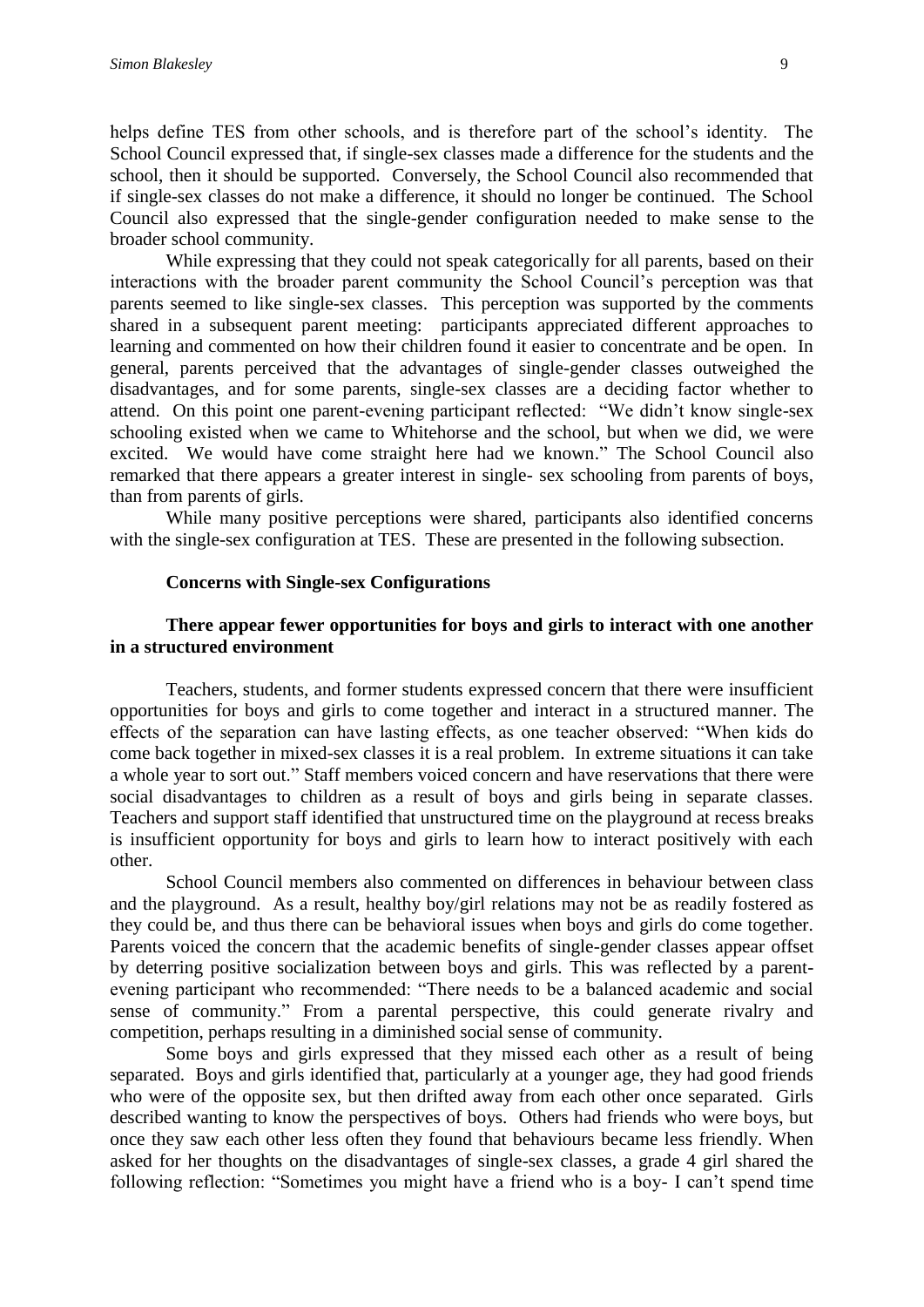with him because he's now in a different class, in a different part of the school. Now I don't see him, he's starting to be rude."

Former TES male students also offered that, at times, they had missed being with the girls. With respect to the need for interaction, former TES students now attending KSS described that it was difficult and confusing for them to transition to high school and enter mixed-gender classes with students they did not know.

#### **Unintended behavioural consequences**

Teachers, students, and parents shared examples where single-gender classes could have their own distinct behavioural attributes- not all of them entirely positive. Female staff members expressed that there can an amplification of emotions and increased levels of what they described as "drama" when over 20 adolescent girls spend almost all their time together. This results in higher stress levels, exhaustion, and a distraction from instruction. This concern was also noted at primary levels, where more classroom meetings are needed to address girls' looks at one another and the tone of voice used when talking with peers. Teachers identified that disputes can last for a number of days. One parent offered that "girl on girl" behaviours can be particularly confrontational.

Boys also shared behavioral observations of their classes. Former TES students suggested that having a number of boys together continuously can foster what one participant described as a "mob mentality" and a "gong-show" for the teacher. From their perspective, there can be more bullying and boys being mean to one another in a single-sex class. From the perspective of teachers, these factors can make it more difficult to maintain a positive learning environment.

#### **A lack of data makes assessment difficult**

As stated at the beginning of this report, a purpose is not to establish a causal link between single-gender classes and student achievement as measured by test scores. This point notwithstanding, teachers identified an absence of data or evidence with respect to singlegender classes. One teacher offered that engaging in this study was the first systematic effort towards gathering data or evidence that she was aware of, stating: "We should be showing some real results: there is more that we could be doing but we have a lack of deliberate data." As a result, teachers shared that there can be defensiveness when engaging in conversations about single-sex classes. As a consequence, it appears challenging to promote focused conversations on single-sex education that are founded on a clear evidence-base.

School Council members expressed that it was difficult for them to state with confidence whether there are academic gains or advantages, in the absence of a clear baseline from which to compare data collected over the last 5 years. One School Council member shared the following sense of ambiguity surrounding single-sex classes: "In the absence of data, there is a bit of a feeling that we are winging it from year to year. With the broad range of needs that we have, I just want our kids to be taught well." While supportive of singlegender classes, this makes it more difficult for School Council members to understand whether there are academic advantages that could be attributed to single-gender classes, as reflected by another School Council member: "If it makes a difference for our students and who we are as a school, then we should go for it. If it doesn't make a difference, don't do it." As a result, there appears a sense of uncertainty, coupled with a desire to learn more regarding any academic effects. This concern was also shared in the parent open-house evening.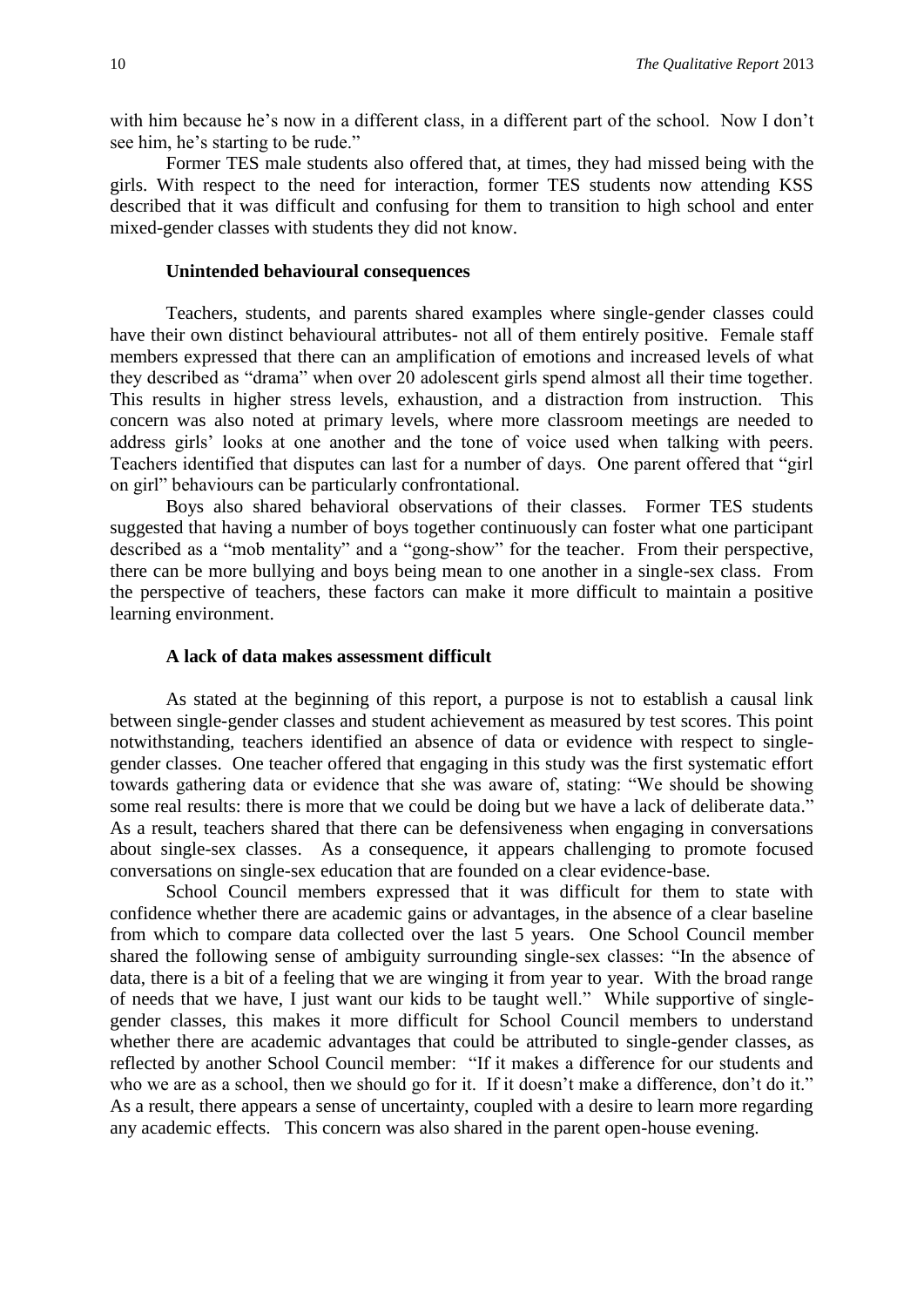## **Single-sex classes require a good teacher "fit"**

Study participants discussed the importance of "fit" with respect to teaching in a single-gender classroom. While students may not specifically use this term, in this study "fit" was taken to mean the importance of having a teacher who understood their students, who taught in engaging ways, and selected exciting materials and activities tailored to their interests. The school administration clearly described the deleterious effects of not having the right "fit," in the right place, at the start of the school year when students are bonding and establishing relationships with their teachers: "A number of things have made it difficult to find the people who had the right kind of attitude and "fit"…we have the people on staff currently who are committed to single-sex classes and if we need to hire, we'll have enough time to find someone with the right "fit" (School administration) Teachers also discussed the importance of being attuned to how their students learn, and for the need for training specific to how to teach single-sex classes.

#### **Organizational challenges**

The structure and organization of the school needs to be taken into account when single-gender classes are instituted. Teachers expressed that creativity and flexibility needs to be employed when organizing the school. As one teacher remarked, depending on student enrollment and gender-composition, single-gender classes can limit or eliminate the ability to have split-grades (two grades combined in the same classroom) in a small school: "We know there are some kids who can't be together, yet have to be in a single-sex configuration." As a result, it may become more difficult to group students by ability, or to separate students who would best be placed in separate classrooms.

### **Limitations of the Study**

As stated previously, when single-sex classes were instituted at Trapline Elementary School in 2007, data (attendance rates, academic achievement scores, satisfaction surveys) was not systematically collected and compiled to form a baseline prior to the initiative commencing. Thus, a limitation of this study is its inability to identify causal relationships based on a comparative analysis of data. Specifically, this study does not identify that singlesex classes alone result in increased academic performance, as measured by test scores, or improved student attendance rates. With respect to the limitations of case study research, as with such studies, the findings from this research are not readily generalizable to other contexts.

#### **Discussion and Concluding Remarks**

This study identifies the complex dynamics emerging as a result of deploying singlesex classrooms in an elementary public school in Canada's Yukon Territory. Factors such as student behaviour, motivation to learn, teaching style and "fit," the selection of curricular materials, socialization of students, and school organization and timetabling considerations were identified as a result of interviews conducted with a diverse participant group. Their contributions signal important aspects which require careful thought and consideration by schools and communities that are considering the implementation of a single-sex configuration. As the findings in this study reflect, reconfiguring schools into single-sex classes can create unintended and unanticipated consequences.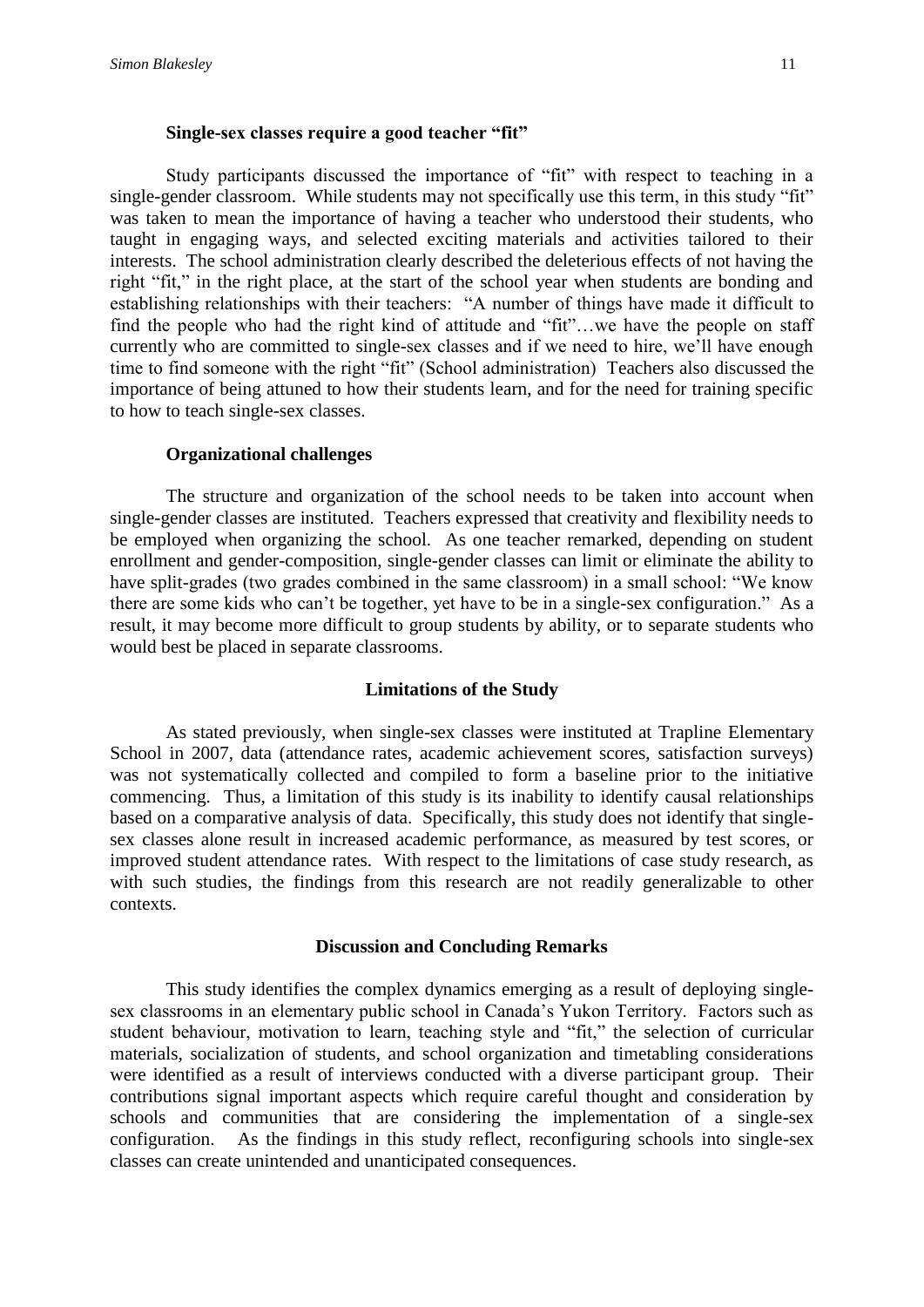Admittedly, with most programs that are implemented there will likely be unforeseen consequences. In this study, the transition to high school was identified as a challenge compounded by single-sex education in the elementary years. In jurisdictions such as the Yukon, where no middle schools or junior-high schools exist, the transition from elementary school to high school can be made more difficult and confusing for students. Careful consideration should therefore be given with respect to in which grades single-sex education is deployed, should the choice be made to do so.

To implement single-sex classes and expect that students would be more motivated, behave better and be on task as a result would appear to be simplistic at best. Regardless of the configuration employed, the complex interpersonal and organizational dynamics of the school come into play nonetheless and must be carefully considered. The question thus arising at this point is: "How are these aspects different when organizing a mixed-sex school?" While this study identifies that such factors require specific consideration in a single-sex classroom, they would appear to be of no greater import than in their mixed-gender counterparts. One then wonders: Why would a school organize in a single-gender configuration in the first place?

The conduct of this study surfaces broader issues worthy of further exploration. Specifically, what constitutes student achievement, engagement, and success, and how can these factors be nurtured? The need for such conversations appears supported not by what participants did say, but what they did not state: that the deployment of single-sex classes at Trapline Elementary was achieving a particular goal, or a set of pre-determined goals intended to be achieved through the specific institution of single-gender classes.

While not the specific research question of this study, that the matter of goal achievement through single-sex education did not arise in the conduct of this research signals the need for further discussions regarding the purpose of single-sex education at Trapline Elementary School. In support of this, Thompson and Ungerleider (2004) offer: "A question that policy makers must consider is: What is our purpose for initiating public single-sex classes and schools? If in fact it is about improving achievement for students, then one must consider the sound research which suggests the single-sex environment does not have an effect on achievement" (p. 17). These are aspects that need to be grappled with through an ongoing dialogue between teachers, school administration, the Yukon Department of Education, parents, and students.

As stated earlier, this qualitative research employs an instrumental case study of one bounded case. With respect to the generalizability and transferability of the findings emerging from this research to other contexts, this must be done with caution. This is not to suggest that there are no aspects that may be applicable for consideration in other contexts: for example, it would be reasonable to assume that the stated methodology could be employed in other school contexts. Keeping in mind the distinct contexts of Yukon schools, generalizing the findings from this study to other contexts becomes problematic. In light of the aforementioned dearth of similar studies, perhaps the findings here are best suited for comparison to findings from future research conducted in other school contexts.

To conclude, while this article presents insights into single-sex education at Trapline Elementary School, at this point it remains unclear what the single-sex initiative was meant to accomplish through its institution. As a result, there remains ambiguity on the part of parents as to whether single-sex education is accomplishing what it might (or might not have) been intended to do five years ago. Therefore, until the matters of purpose and intention receive attention and are more clearly understood, the question of single-sex education and what it is meant to accomplish at Trapline Elementary School remains unanswered.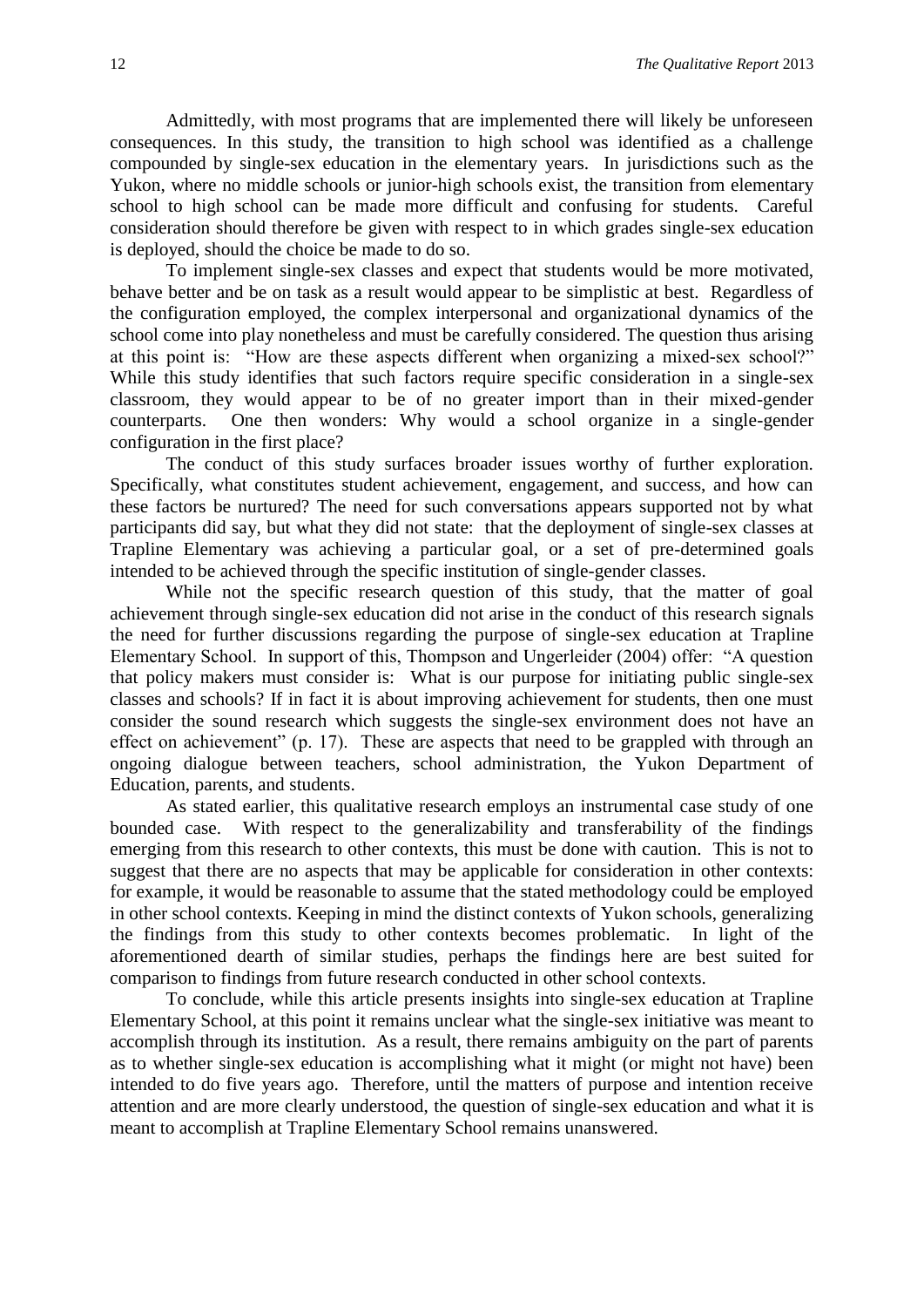#### **References**

Canadian Institutes of Health Research, Natural Sciences and Engineering Research Council of Canada, and Social Sciences and Humanities Research Council of Canada. (2010). *Tri-Council policy statement: Ethical conduct for research involving humans* (TCPS 2, 2<sup>nd</sup> ed.). Retrieved from

http://www.ethics.gc.ca/pdf/eng/tcps2/TCPS\_2\_FINAL\_Web.pdf

- Creswell, J. (2008). *Qualitative inquiry and research design: Choosing among the five approaches.* Thousand Oaks, CA: Sage.
- Eisenstadt, K. (1990). Building theories from case study research. *The Academy of Management Review, 14*(4), 532-550.
- Erling, S., & O'Reilly, J. (2009). Single-sex schools: A review of the literature. Toronto District School Board. Retrieved from http://www.tdsb.on.ca/wwwdocuments/about\_us/external\_research\_application/docs/S ingleSexEducationAReviewoftheLiteratureFINAL.pdf
- Glesne, C. (1999). Becoming qualitative researchers: an introduction. New York: Addison Wesley Longman.
- Gill, Z. (2005). Boys: getting it right: The 'new' disadvantaged or 'disadvantage' redefined? *The Australian Educational Researcher*, *32*(2), 105-124.
- Halpern, D. (2009). *Issue of single-sex education: Rene R. Rost Middle School.* Report prepared for the plaintiffs. Civil Action No. 6:09-cv-01565. Retrieved from http://www.cmc.edu/pages/faculty/dhalpern/Vermilionreport.pdf
- LeCompte, M. (2000) Analyzing qualitative data. *Theory into Practice, 39*(3), 146-154.
- Lofland, J., & Lofland, L. (1984). *Analysing social settings* (2nd ed.). Belmont, CA: Wadsworth Publishing Company.
- Mael, F. A., Alonso, A., Gibson, D., Rogers, K., & Smith, M. (2005). *Single-sex versus coeducational schooling: A systematic review*. U.S. Department of Education, Office of Planning Evaluation and Policy Development, Washington, D.C. Document No. 2005- 01.
- Thompson, T., & Ungerleider, C. (2004). *Single-sex schooling: Final report*. The University of British Columbia, The Canadian Centre for Knowledge Mobilisation. Retrieved from http://www.cckm.ca/pdf/SSS%20Final%20Report.pdf.
- Yin, R. (2003). *Case study research: Design and methods* (3<sup>rd</sup> ed.). Thousand Oaks, CA. Sage Publications.

#### **Author Note**

Simon Blakesley, PhD. is a 2010 graduate of the Educational Studies program at the University of British Columbia, Vancouver, British Columbia, Canada. He has been a teacher, vice-principal, principal for 23 years, and is an instructor for a number of Canadian universities. His research interests include educational leadership, the principalship, cultural conceptions of leadership, rural and isolated school contexts, and the application of qualitative research approaches in the understanding of education in Canada's northern regions. Correspondence should be addressed to: Simon Blakesley, 18, Tamarack Drive, Whitehorse, Yukon, Canada. Y1A 4W2. E-mail: [blakesley@northwestel.net](mailto:blakesley@northwestel.net)

Copyright 2013: Simon Blakesley and Nova Southeastern University.